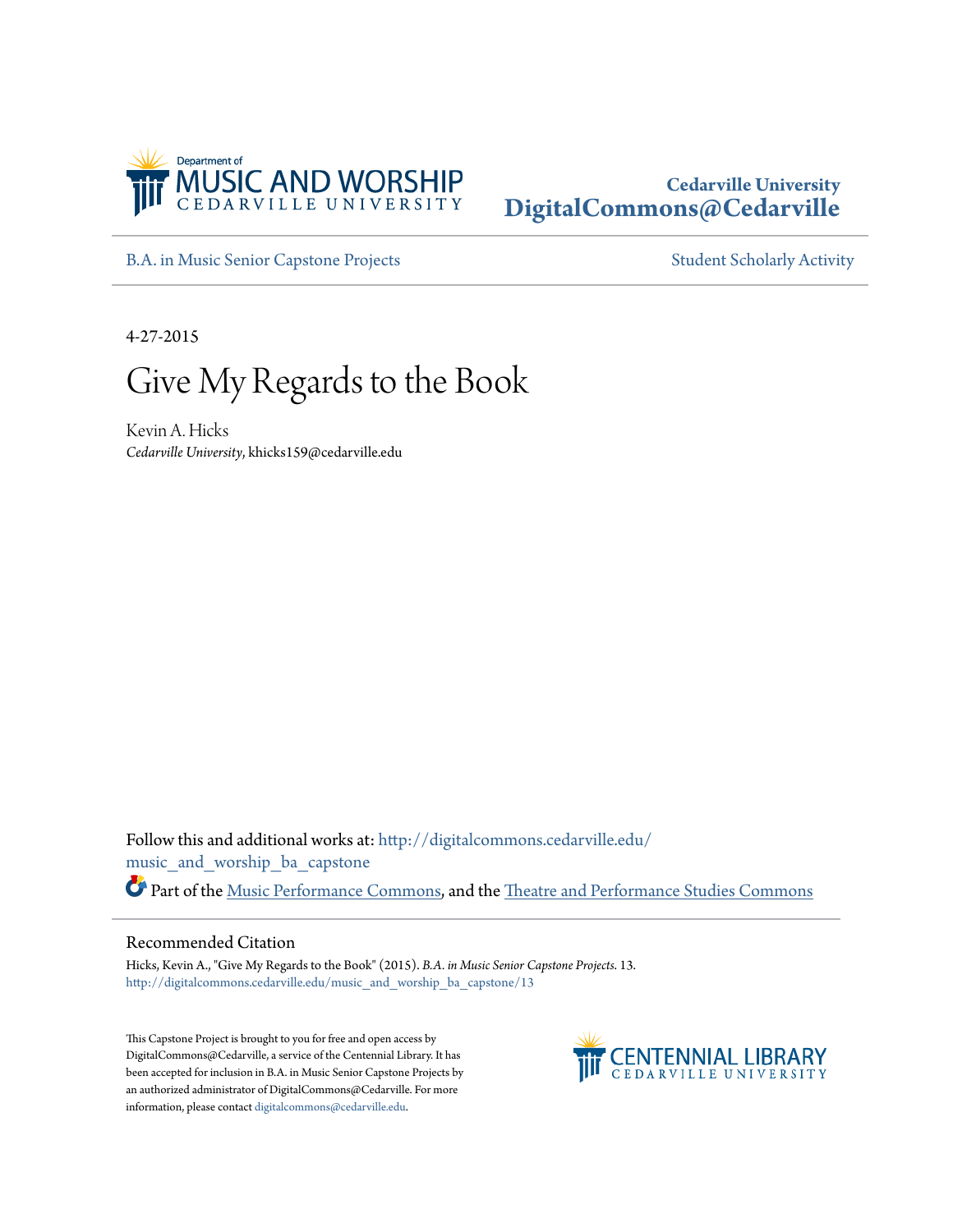Give My Regards to the Book

A lecture recital presented to the faculty of the Music and Worship Department of Cedarville University in partial fulfillment of the requirements for the degree of Bachelor of Arts

By

Kevin Hicks

Chair of Faculty Committee: Dr. Austin Jaquith

April 2015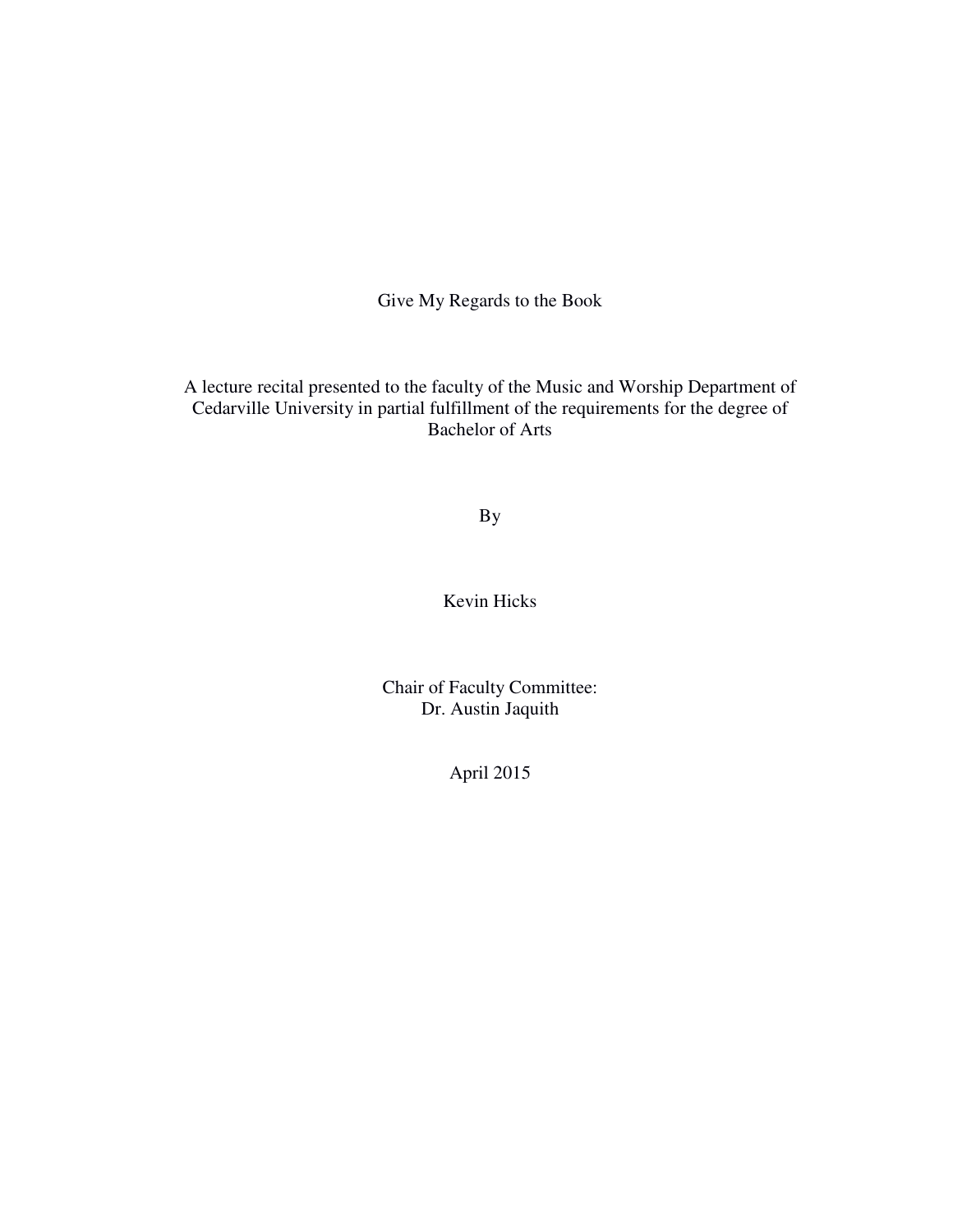### Abstract

Give My Regards to the Book

Kevin Hicks BA Music

Cedarville University (April 2015)

Chair: Dr. Austin Jaquith

This project is an analysis of the construction of American Musical Theatre. The research for this project has been drawn from direct quotes and writings from Musical Theatre writers, scores and scripts, and from historical books. Reading of these sources reveal principles of Musical Theatre writing which the authors use and the audience expects. This project analyzes how the book, lyrics, and music to a show are written and demonstrates that the writing of Musical Theatre has developed its own unique craft which is grounded in the book.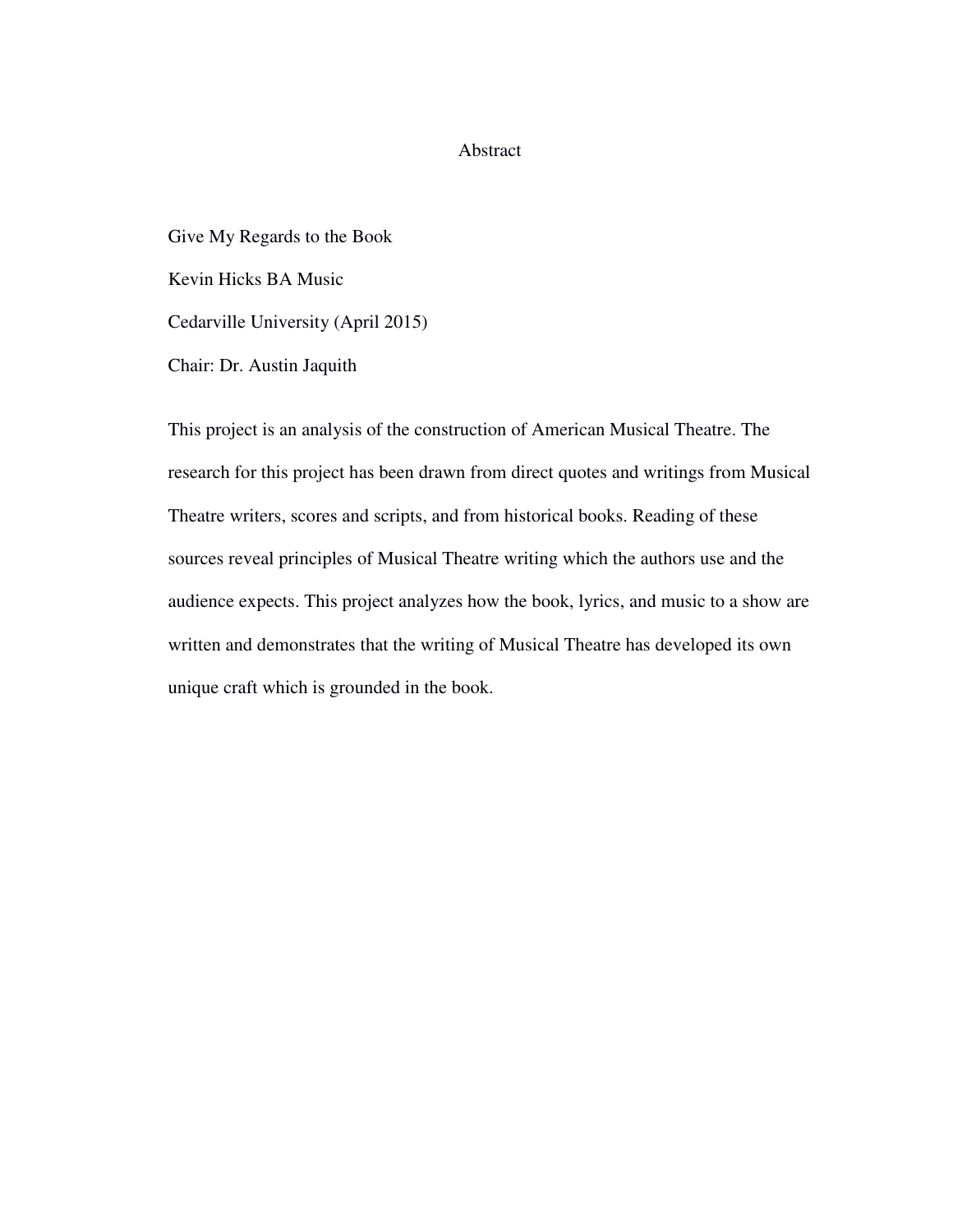When Stephen Sondheim was fifteen years old, he had finished writing a musical to be performed at his high school called *By George*. At that time, Sondheim had met Oscar Hammerstein II who became like a second father to the boy. When Sondheim had finished writing his musical, he brought the show to Hammerstein and asked him to tell him what he thought. Hammerstein answered honestly and said, "It's the worst thing that's ever crossed my desk." However, after making this declaration, Hammerstein said, "I didn't say it wasn't talented," and proceeded to take the young Sondheim through the musical and show him moment to moment what was wrong and how it could be fixed. To this day, Sondheim calls that lesson the biggest he has ever learned about writing musical theatre. As Sondheim learned, the process of writing a musical is much like any other creative endeavor and requires a knowledge of specific principles commonly used in the practice. In musical theatre, these principles are all derived from the need to tell the story, which is also called the book. The craft of writing dialogue, lyrics, and music for musical theatre are derived primarily from the book.

 Musical theatre has now existed for well over 100 years. Within that time, its structures and conventions have become more and more dictated by the book. The emphasis upon the book came largely from change in musical theatre brought about by Hammerstein when he introduced the concept of the "musical play" as opposed to the "musical comedy."<sup>1</sup> Hammerstein changed the perspective of what a musical could be by focusing more on writing plays that told stories with songs rather than just spectacles with entertaining numbers and comedy. Up to this point in time,

<sup>1</sup> Larry Stempel, *Showtime: A History of the Broadway Musical Theater* (New York: W. W. Norton & Company, 2010), 292.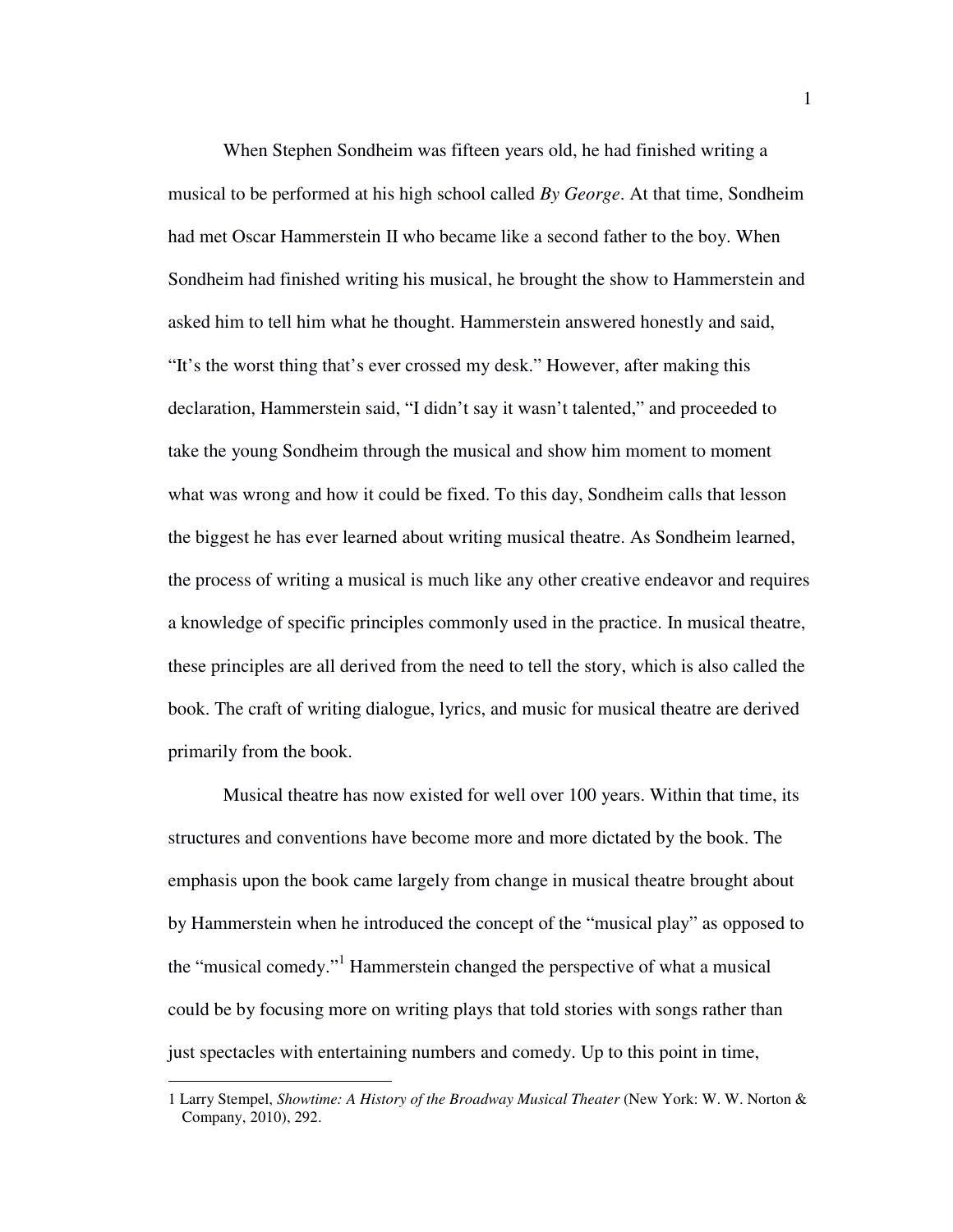musicals were typically comedic, romantic stories with songs forced into them. Hammerstein, however, introduced shows focused on more serious material such as racism in *Show Boat,* or shows more driven by the story than ever before, such as *Oklahoma*. Because of Hammerstein's emphasis on the book, musical theatre as it is known today emerged with all its conventions. This emphasis on the book has persisted even into today. Whenever Sondheim is asked which comes first, the music or the lyrics, his response is the book.<sup>2</sup> The book of a musical is the foundation from which music and lyrics can be written. Without the book, there is no story. The book is the overarching narrative of a musical. It is not just the dialogue of the show, but also the characters, plot, and structure.<sup>3</sup> Before the expectations of music and lyrics can be analyzed, the expectations the audience has for the book must be understood.

 The two main components that make up the book before music and lyrics can be added are characters and conflict. First, the main character in a musical must either be larger than life or actively pursue an ambitious goal.<sup>4</sup> For example, Tevye from *Fiddler on the Roof* has a larger than life personality even though his career as a milkman is mundane. His conversations with God are unlike prayers most people are used to hearing and his charisma commands the people of Anatevka (with the exception of his wife) in spite of his being poor. In another example, Finch, from *How to Succeed in Business without Really Trying,* pursues an ambitious goal by deciding he is going to climb to the top of the corporate ladder while he is just a lowly janitor. The reason the book for a musical must have a character that is larger than life

<sup>2</sup> Thomas S. Hischak, *Boy Loses Girl: Broadway's Librettists* (Oxford: Scarecrow Press, 2002), vii.

<sup>3</sup> David Spencer, *The Musical Theatre Writer's Survival Guide* (Portsmouth, NH: Heinemann, 2005), 42.

<sup>4</sup> Ibid., 28.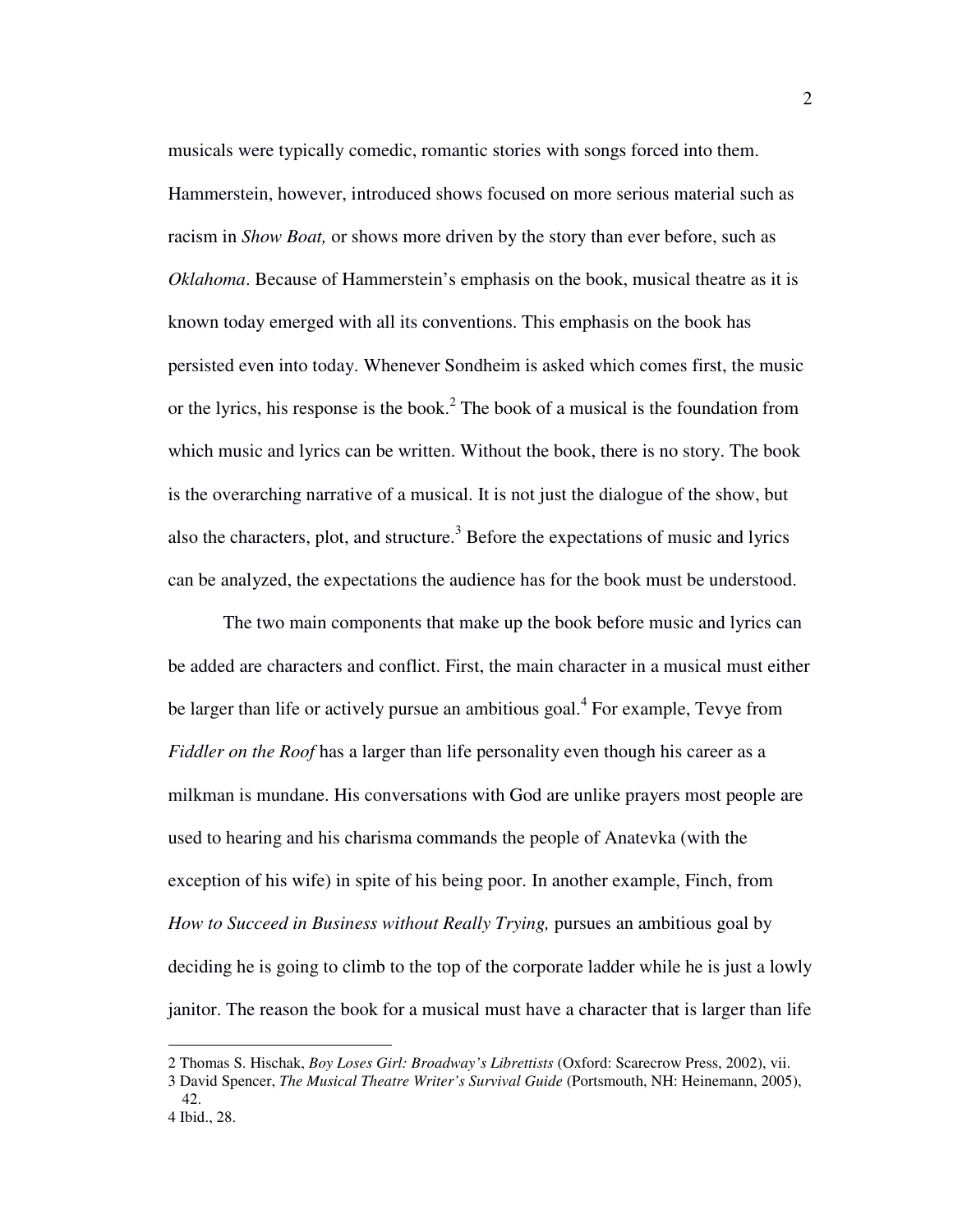or has an ambitious goal is that music heightens anything it accompanies. If a musical was about a character whose goal was simply to have a happy home with his family, the addition of song to the story would only satirize the unfolding events due to the mundane nature of the material. However, when song accompanies a character with a goal which is larger than life, such as Finch's climb to the top of the corporate ladder, the music appropriately heightens what is on stage and feels like it belongs.

Second, musical theatre requires conflict.<sup>5</sup> Conflict is created by anything or anyone that gets in the way of the main character's pursuit of his or her goal, causing the main character to develop tactics. The introduction of conflict into a story provides direction to the narrative so that the main character cannot simply achieve his goal without any trial along the way. Without conflict, there is no show to watch. Sweeney Todd, for example, is first thwarted in his goal of exacting revenge on the judge for unjustly exiling him. This conflict is an obstacle that requires the character to alter his tactic for pursuing the goal. A tactic is any method the character chooses to use in order to overcome or get around an obstacle. This can be demonstrated by Sweeney Todd who, later in the show, uses his own daughter to lure the judge to his barbershop so he can take revenge. Using his own daughter as bait becomes his tactic in this scene.

 Character and conflict come together in order to create a book with drama which can be put to music. The best books in musical theatre introduce the main characters and place them in conflict very quickly so that the audience may become engaged with the plot as soon as possible by seeing how the characters react and

3

5 Ibid., 32.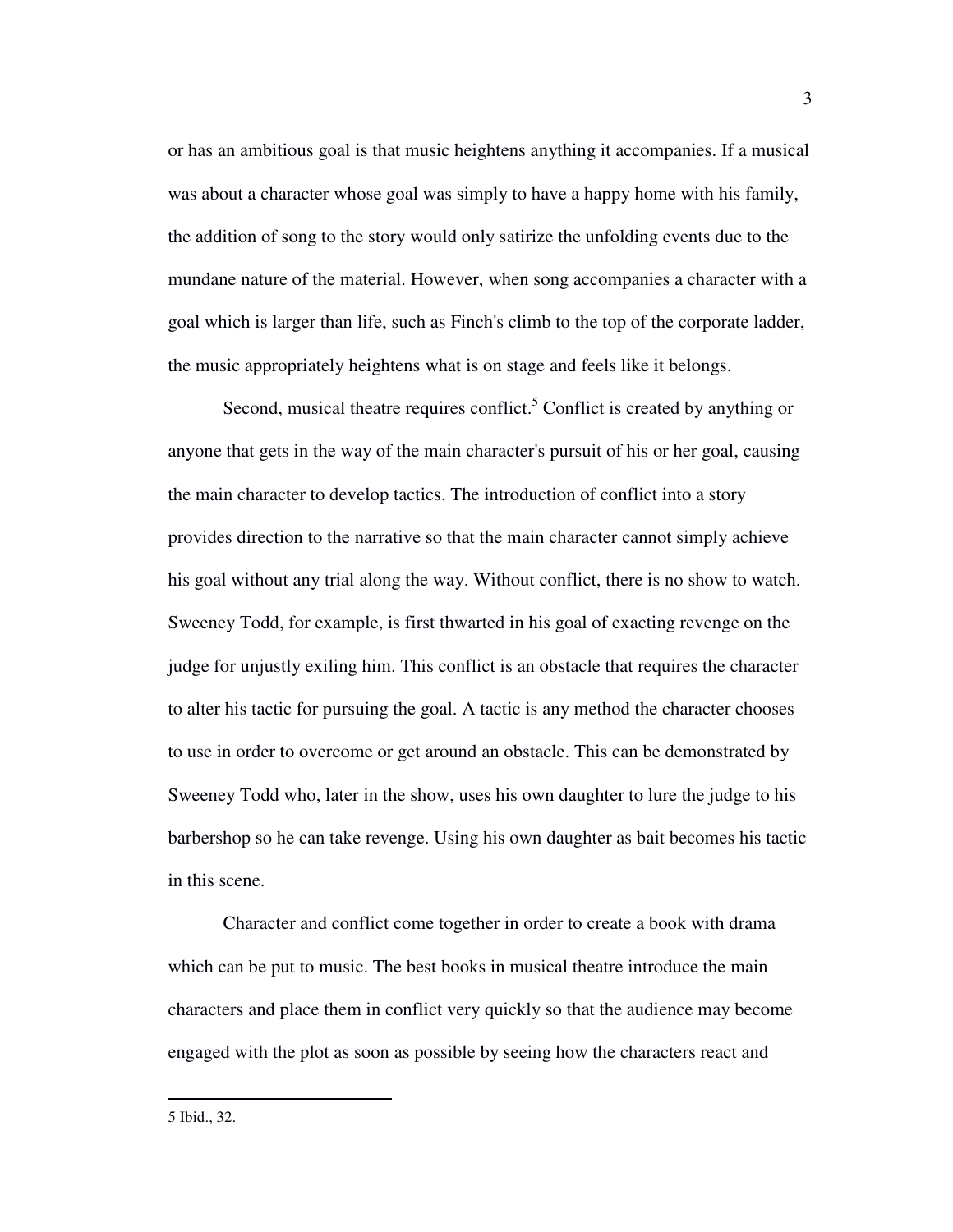adapt to the obstacles thrown their way.<sup>6</sup> *Into the Woods* is a prime example of this principle. Within the show's first number, all the main characters are introduced and almost immediately given their objective: Cinderella must meet the prince, Jack must sell a cow who is his best friend, Red Riding Hood must deliver her goodies to granny, and the main characters, the Baker and his Wife, must receive an object from each of the other characters in order to reverse a curse which prevents them from having children. This leads to a complex arrangement of interactions which lead to conflict between the characters as each strives toward his or her goal. In *West Side Story* the same technique is used, though in reverse. The opening of the show sets the conflict between the Jets and the Sharks while the main characters, Maria and Tony, are introduced afterward.

 This use of character goals and conflict leads to character progression which is another expectation for the book. Unlike some other forms which deliver narrative, such as film and nonmusical theatre, musical theatre requires a story which is driven forward by its characters.<sup>7</sup> Obviously, musical theatre is not the only medium which can tell character-driven stories, but musical theatre is unique in that purely plotdriven stories rarely work in a musical. Plot-driven stories are pushed forward by what happens from moment to moment rather than by how those moments affect the characters. Generally speaking, action movies are an example of plot-driven stories because they push the story forward with what is happening rather than with how the action affects the main character. Plot-driven stories rarely work in musicals because

<sup>6</sup> Lehman Engel, *Words with Music: Creating the Broadway Musical Libretto* (New York: Applause Theatre & Cinema Books, 2006), Kindle edition, Ch. 5.

<sup>7</sup> Spencer, 31.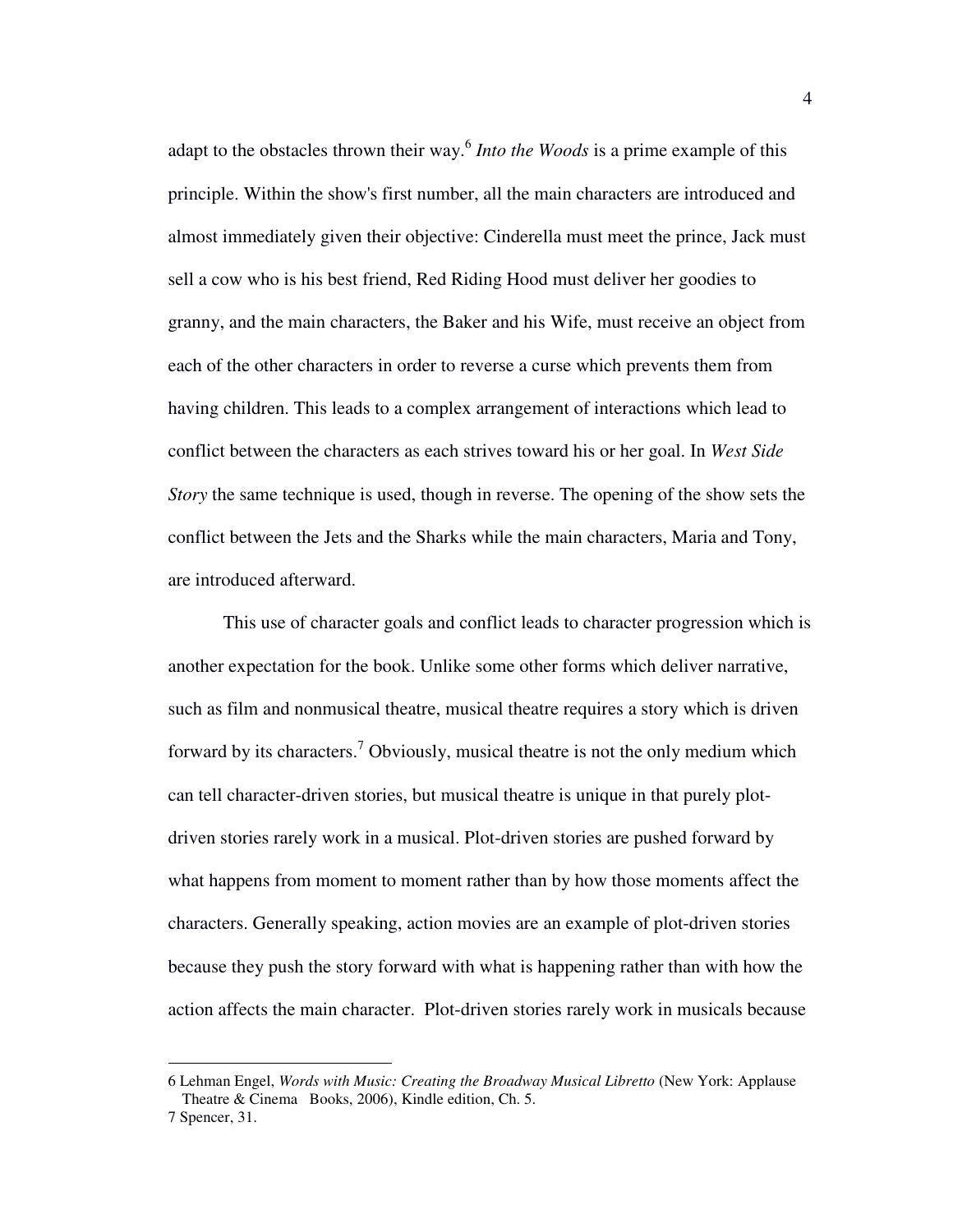characters can sing, but plot points cannot. A plot point may incite a character to sing, but it is ultimately the character that reacts to a situation and sings. Because of the necessity for characters to have strong goals followed by conflict, musical theatre is character-driven. Throughout the course of a show, the audience must see the character change in some way. As Sweeney Todd is thwarted from achieving his goal, he becomes even more ruthless and bloodthirsty. In *Into the Woods*, when the Baker and his Wife fail to get the materials they need from the other characters, they begin to abandon their ethics and adopt a Machiavellian view. All the change in these characters is due to the conflict which causes them to alter their tactics. Ideally, each scene in a musical ends with dramatic emphasis through the introduction of a new conflict or change in the character and points toward future action.<sup>8</sup> In a musical, it is primarily the book which provides the conflict necessary to tell a story.

 The emphasis in musical theatre upon character-driven plots requires that the book be at least conceived and plotted, if not written, first. Though the dialogue may be written after the music and lyrics, the character arcs and conflicts that make up the book must be determined before any songs can be written. The book is the foundational element upon which every song must be conceived and written.

 As musicals have developed, a number of general guiding principles have emerged for writing the songs. These principles are all rooted in the book-centric approach started by Hammerstein and include basic song categories, song placement, and dramatic function. The songs themselves must be constructed as an intrinsic part in telling the story of the musical.

5

<sup>8</sup> Engel, Ch. 4.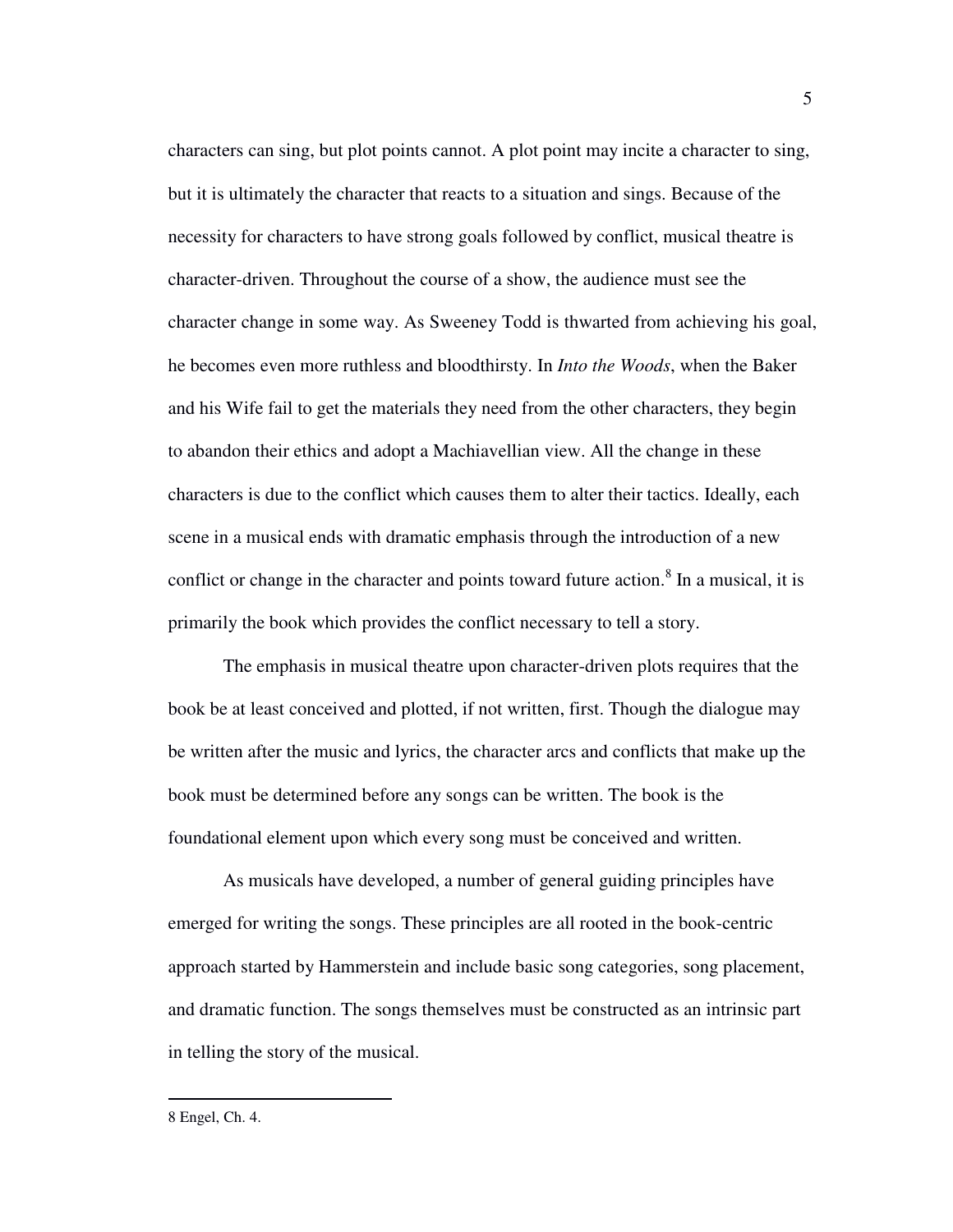Though songs in musical theatre can vary greatly in terms of genre and style, they tend to fit into one of three categories: ballad, charm, and comedy songs.<sup>9</sup> Each one of these three categories helps to tell some specific aspect of the story. Ballads tend to have tuneful, legato melodies and are used to set love songs and soliloquies. Ballads can be heard in songs such as the love duet "All I Ask of You" from *Phantom of the Opera* or in songs like the soliloquy "Many Moons Ago" from *Once upon a Mattress*. Charm songs, on the other hand, tend to have more rhythmic accompaniment and often are used to make the character singing them more likeable. Songs such as "Moving Too Fast" from *The Last 5 Years* demonstrate a charm song. The song's lively accompaniment and lyric content are designed to introduce and make Jamie a likable character. Lastly, comedy songs are songs which are intended to be humorous. "Prima Donna" from *Phantom of the Opera* is a prime example of a comedy song. Its over-the-top lyrics and exaggerated music serve to create a humorous moment in the show. Though these three distinct categories exist, many of musical theatre's songs combine aspects of two of them. "Epiphany" from *Sweeney Todd* is a combination of both the ballad and the charm song. "Epiphany" serves as a soliloquy for Sweeney as he laments the loss of his chance to kill the judge, but its rhythmic drive makes it similar in many ways to a charm song, though no one would call Sweeney "charming" in this moment.

 Song placement refers to the moments in the show which are set to lyrics and music. When finding the place in a story to put a song, the creators have to think first about where emotion or tension is high enough for the characters to sing and second

<sup>9</sup> Lehman Engel, *The Making of a Musical: Creating Songs for the Stage* (New York: Macmillan, 1977), 6.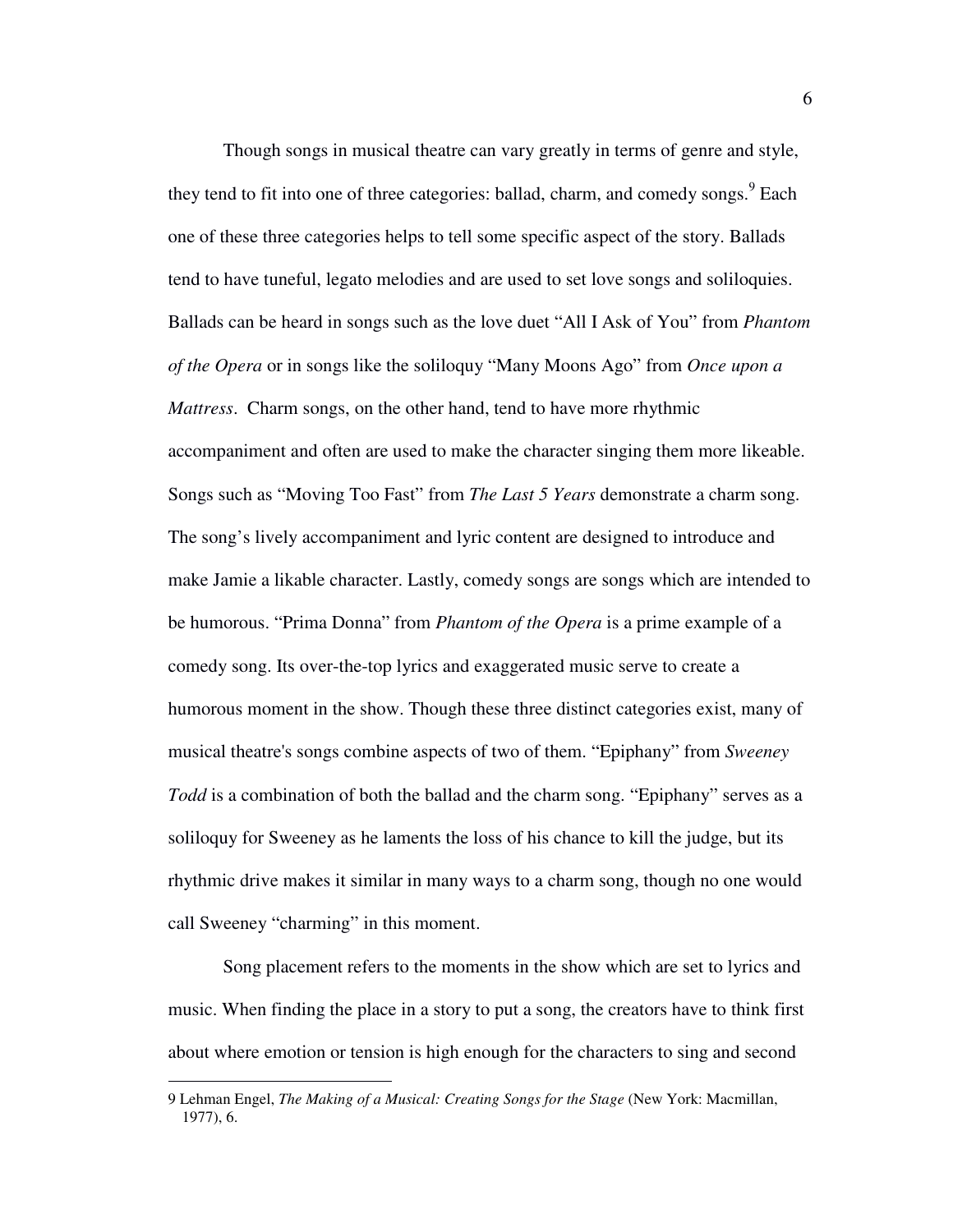about where that emotion or tension begins and ends.<sup>10</sup> When songwriters begin searching for places to write songs in a show, they must look through the plot to decide where the dramatic high points are. Andrew Lloyd-Webber, for example, will begin creating a draft of the score before the dialogue for a show is written by looking at the plot of the story and sketching songs for the moments that stick out to him.<sup>11</sup> Once the songwriters have found the dramatic high points, they must decide where within the scene to start and where to end. In order to determine the starting and stopping points of a song within the scene, songwriters have to keep most songs to a single topic.<sup>12</sup> Unlike dialogue, songs come with words and music which makes it potentially more difficult for the audience to follow. Because of this, songwriters have to focus on one aspect of a dramatic scenario if the audience is to understand new information from a song. Additionally, the songwriters must be careful where they place a song within the scene based upon what the audience already knows. If the audience has already been told or shown something in the show, it should not be repeated in song.<sup>13</sup> For example, if Sweeney Todd had already said "everyone" deserves to die" in dialogue before he sang "Epiphany," the song would have no point. The audience must experience that point of decision in song; otherwise, it is only patronizing them by repeating what they already know.

 Musical theatre has developed expectations for a few kinds of structural songs based upon their dramatic function. These songs are the "I want" song, the opening

<sup>10</sup> Spencer, 70.

<sup>11</sup> Stephen Citron, *Sondheim and Lloyd-Webber: The New Musical* (Oxford: University Press, 2001), 191.

<sup>12</sup> Spencer, 72.

<sup>13</sup> Ibid., 70.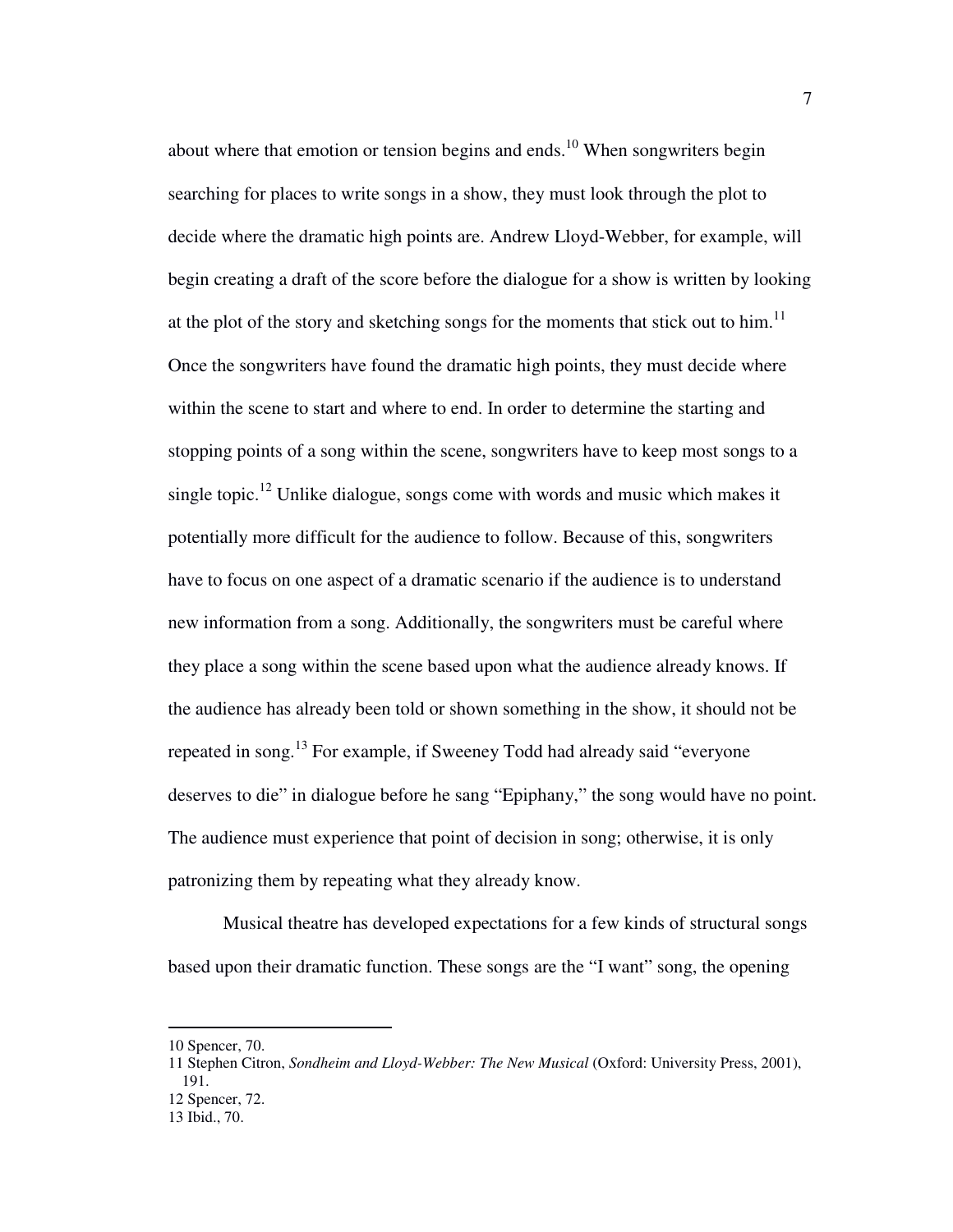song, and the closing song. These classifications differ from the categories mentioned earlier as these terms are specific to a song's structural and narrative purpose. For example, the "I want" song could be a comedic, ballad, or charm song as those terms only refer to the basic category and not the dramatic function. The "I want" song typically occurs fairly early in a show. It tells the audience who is the main character and what is his goal.<sup>14</sup> In *My Fair Lady*, Eliza Doolittle presents her "I want" song in "Wouldn't It Be Loverly" as she literally sings, "All I want is a room somewhere/Far away from the cold night air/With one enormous chair/Oh, wouldn't it be lovelry." Throughout the song, she lists all the things she wants which would be "loverly," which, in turn, informs the audience that Eliza wants a comfortable life. Another example could even be the reprise of "Belle" from the Disney movie, and later Broadway musical, *Beauty and the Beast*. In the song, Belle declares that she wants to live a life outside of the plans already made for her by those in her provincial village. Opening songs introduce the show and set up everything in the story that will follow and thus are often the last thing written.<sup>15</sup> The opening number can either create or sabotage the proper audience expectation for the show. For instance, when *A Funny Thing Happened on the Way to the Forum* was on its pre-Broadway run, the show opened with a song called "Love Is in the Air." During its run before the show reached Broadway, *Forum* was not doing well with its audiences. However, after the creators changed the opening number to "Comedy Tonight," the audience was given permission to laugh by the opening and created the proper expectation for the rest of

<sup>14</sup> William Squier and Noel Katz, "Writing I Want Songs for Musicals," *Musical Writers,* accessed October 31, 2014, http://www.musicalwriters.com/write/stephen-schwartz/songs/i-want-songs.htm. 15 Engel, 64.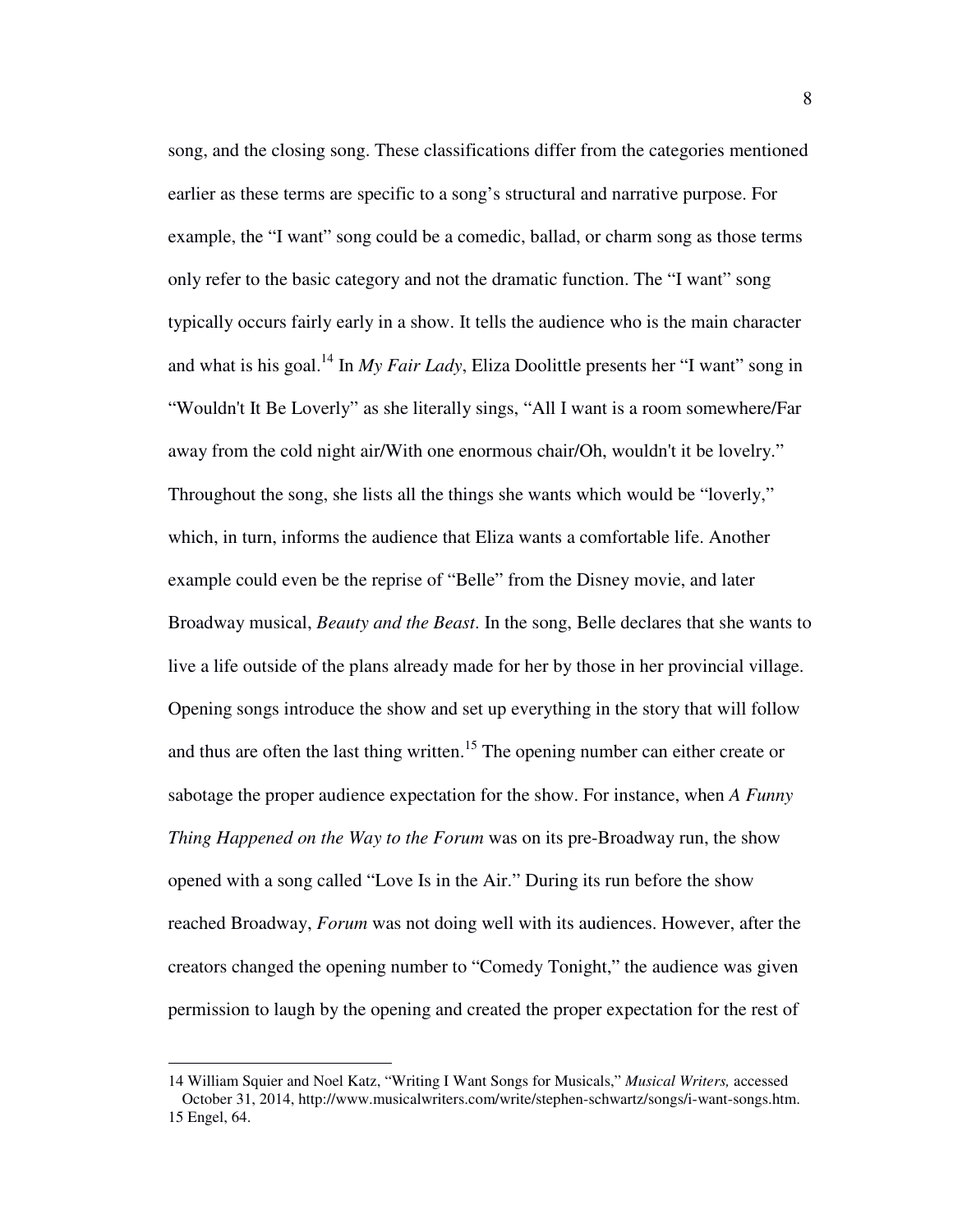the show. The closing song is as important as the opening for similar reasons. It will be the song the audience remembers most and it will leave the audience with whatever theme the creators emphasize with that song. In the case of *Sunday in the Park with George*, the audience is left with the song "Move On," which emphasizes the artist's need to continue moving forward in spite of disappointments and continue creating art.

 These general guiding principles for creating songs for musical theatre are based upon the needs of the narrative. These principles have formed and developed as musicals have matured. Knowing what kinds of songs to use, where to place them, and understanding their dramatic function is critical for the musical theatre writer. If the songwriter is to write songs that the audience will understand, he or she must first understand these expectations that the audience holds when it walks into the theater.

 Once the placement and function of songs within a show is understood, the songwriters must do what obviously comes next and actually write the songs. However, musical theatre also has its own unique rules of craftsmanship when it comes to the details of lyrics and music. These rules still come from the needs of the narrative as they are designed to deliver information as clearly to the audience as possible. Jason Robert Brown, creator of *The Last 5 Years* and composer for *Parade*, said, "The commercial musical theatre must ask of itself that the audience respond to and respect the work that we're doing in a way that more experimental theatre does not have to."<sup>16</sup> In other words, musical theatre, if it is to be commercially viable, must respect the conventions its audience expects and deliver the material in a way which it

<sup>16</sup> Jackson R. Bryer and Richard Davison, *The Art of the American Musical: Conversations with the Creators.*(New Jersey: Rutgers University Press, 2005), 30.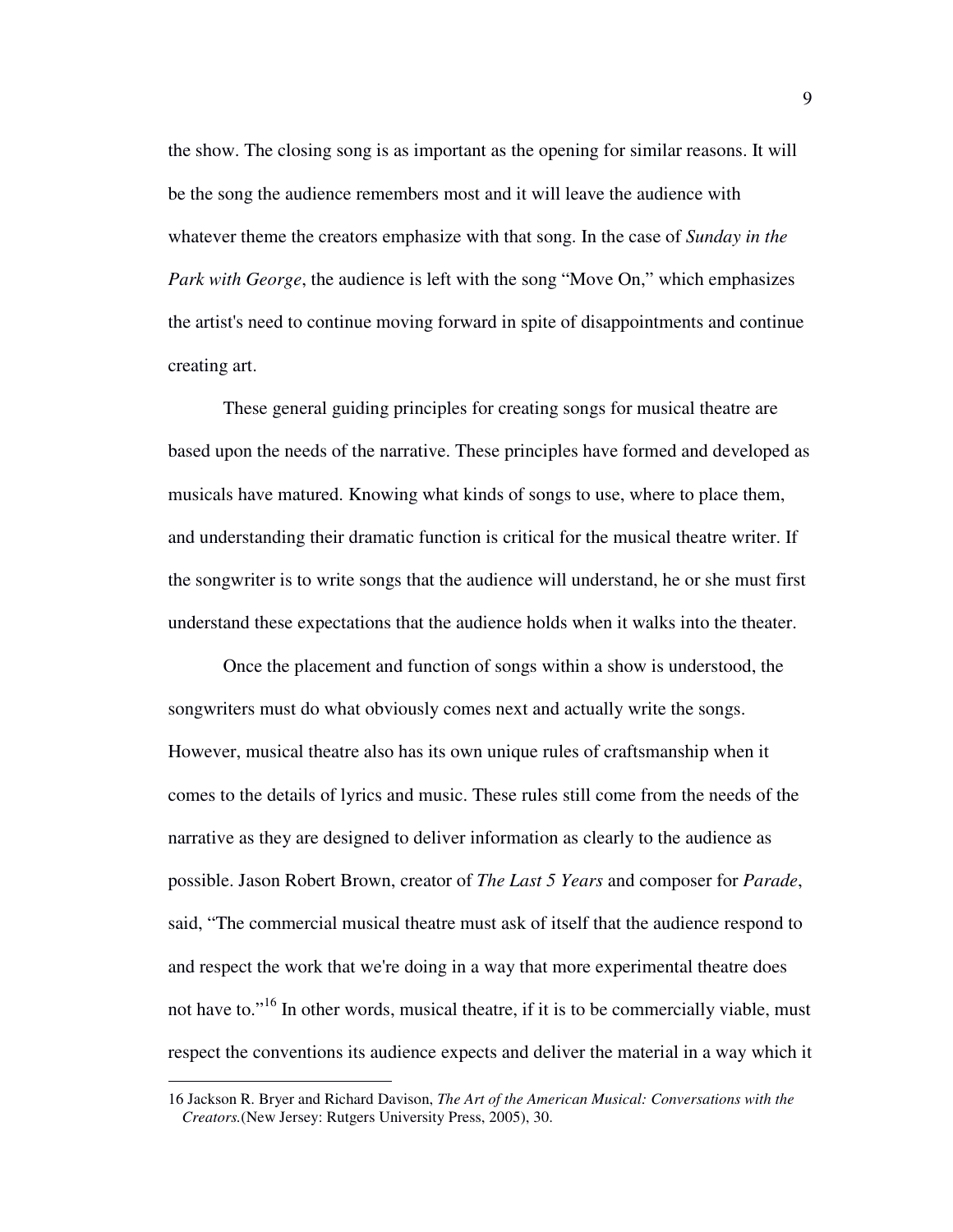can understand. The lyrics and music of a show must be written with the audience in mind so that the narrative of the book may be presented clearly and effectively.

 Because of the need to be understood, theatre lyrics often are fairly simple in terms of the amount of material a single song will cover. Songs are heard quickly, and if the audience does not understand the lyric the moment it is heard, the lyric is missed and the audience has lost its place. Since lyrics must be understood the first time they are heard, they must have natural accents and perfect rhymes.<sup>17</sup> Natural accents are the rhythmic settings of words which flow with normal human speech. For example, to set the word "migration" naturally, the songwriters must emphasize the word so it sounds like "mi-*gra-*tion" when sung. When set as "*mi-*gration" or as "migra-*tion*," the word feels unnatural and sticks out of the music. This natural accent applies further into the actual sentence and phrase structures of a lyric. Perfect rhyme is those rhyming words which not only have the same ending sound, but also have the same emphasis on it. For example, fin and tin are perfect rhymes. However, when words are similar yet different, they are misrhymes such as fin and trim. Musical theatre comes from a tradition of using perfect rhymes, which has persisted today. The use of misrhymes feels awkward in most shows unless their use makes sense within the specific style.

In addition to being written in a natural way, musical theatre's lyrics must be written like a miniature drama with an introduction, development, and resolution.<sup>18</sup> A single song must carry a character or situation from point A to point B. In order for that movement to happen, the song itself must tell the story of how that happens. In

<sup>17</sup> Spencer, 73.

<sup>18</sup> Engel, 32.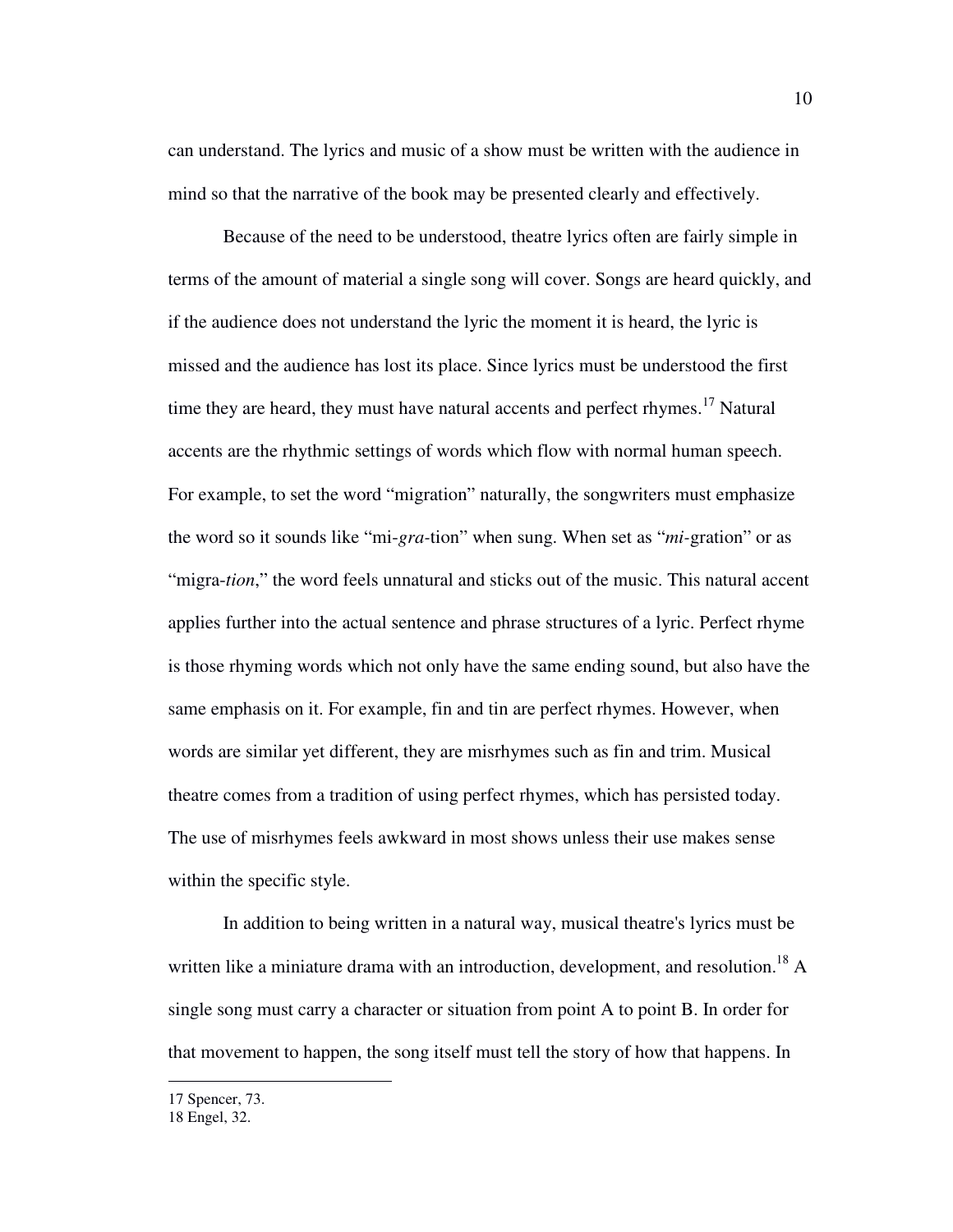*Songs for a New World*, Jason Robert Brown writes many songs which tell a small story. "Stars and the Moon," for example, tells the story of a woman who wants to be rich, turns down many men until she marries a rich man, and then discovers that she will never have "the moon." Another example is "Lonely Room" from *Oklahoma*. Within the song, Jud despises who he is and how he has lived and, by the end of the song, swears that he will have a wife. These rules of lyric writing facilitate in writing lyrics which are clear and which continue to tell the story of a show. Both the craft and structure of lyrics is dictated by the needs of the book for the audience to understand the story.

 Similarly to lyrics, music in musical theatre is subject to the needs of the audience and the book. In general, the music for a show must be understandable, relate to the character or narrative, and respect the audience. In order for the music to be understandable, musical theatre's melodies must be somewhat memorable.<sup>19</sup> A memorable melody, however, does not necessarily mean that the audience leaves the theater able to whistle a song from the show. Rather, it means that the music is simple enough that the audience can quickly understand the music and whenever it reuses a theme so that they can pay attention to the lyrics and dramatic insinuations made by the music. Additionally, the music must reflect either the characters or the narrative of the show. While this point may seem obvious, the more depth to which a composer can write music in this way, the better the music. Stephen Sondheim, for example, when writing the songs for *Sunday in the Park with George*, invented his own

<sup>19</sup> Ibid., 21.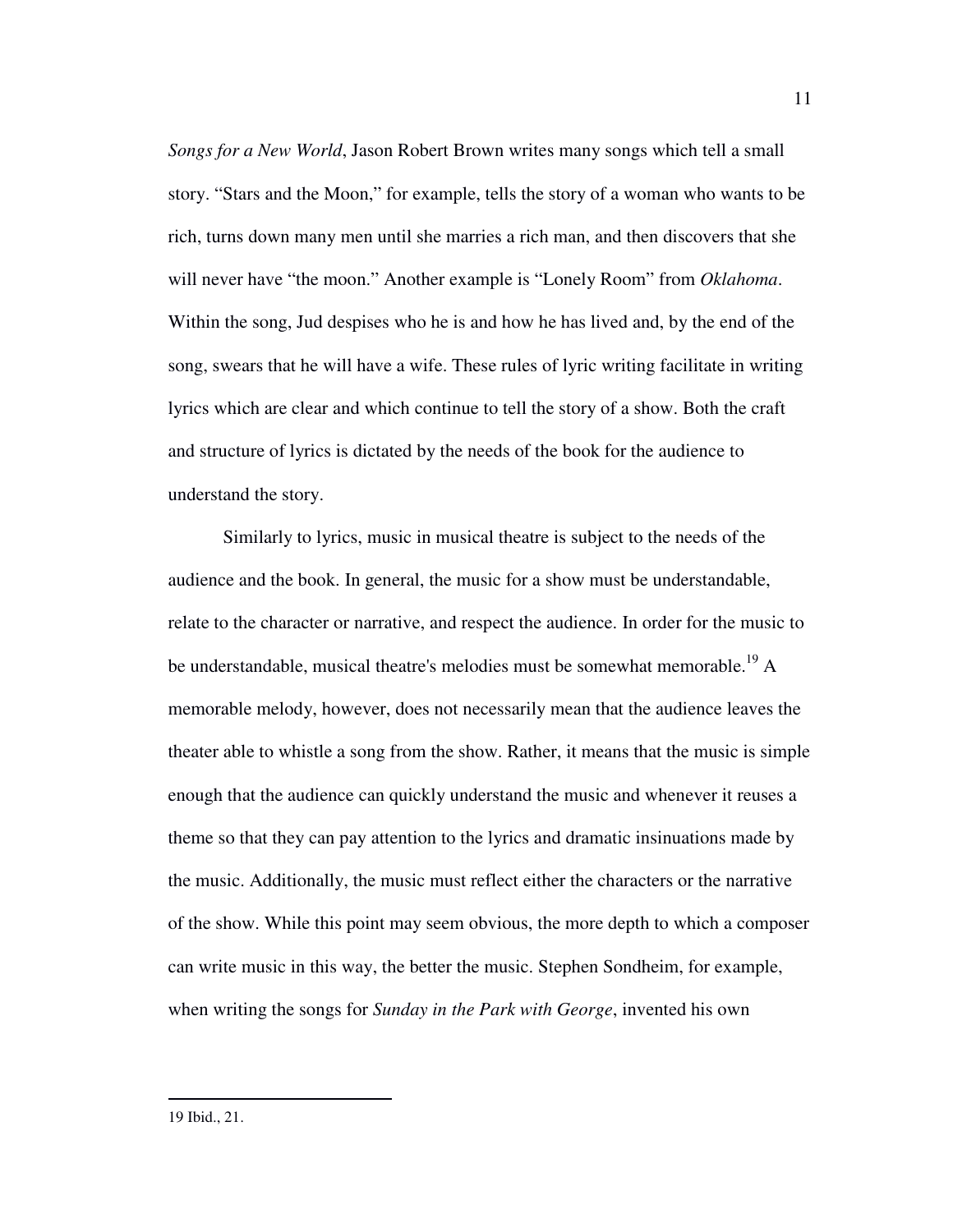musical system for pointillism which he used for the show.<sup>20</sup> The system Sondheim developed was based upon the work of painter Georges Seurat on whom the musical was based. The music in the show often uses rhythmic ideas which suggest dabbing rapidly at a canvas as Seurat paints. Additionally, motifs are often repeated in the music, but in the minor mode. Sondheim wrote these contrasting motifs to reflect the nature of Seurat's pointillist technique in which the eye combines colors to create a new color. Lastly, at the end of the show, the song "Move On" combines parts of motifs from throughout the show suggesting a pointillist approach to the melody.

In addition to writing music which reflects the characters and narrative, songwriters must respect their audience and treat it in a way which makes it feel respected. One way songwriters do this is by using conventions musical theatre audiences understand, like the button. The button is the small bit of music at the end of a song which signals the audience to clap.<sup>21</sup> The button is simply the last slam of a chord or conventional series of chords that end a song. By using the button, the songwriters acknowledge the audience's desire to applaud and provides them the opportunity. Jason Robert Brown attributes *Parade*'s failure on Broadway partly to the lack of any buttons. The creators of the show, Brown included, purposefully wrote the songs so that the audience had no chance to clap within the first thirty minutes of the show.<sup>22</sup> A number of years after the show closed, Brown said that if he and his collaborators had provided the convention of the button and allowed the audience to clap, they likely would have invited their audience into the story with them and might

<u>.</u>

<sup>20</sup> Mark E. Horowitz, *Sondheim on Music: Minor Details and Major Decisions* (Toronto: The Scarecrow Press, 2010), 93.

<sup>21</sup> Spencer, 79.

<sup>22</sup> Bryer, 32.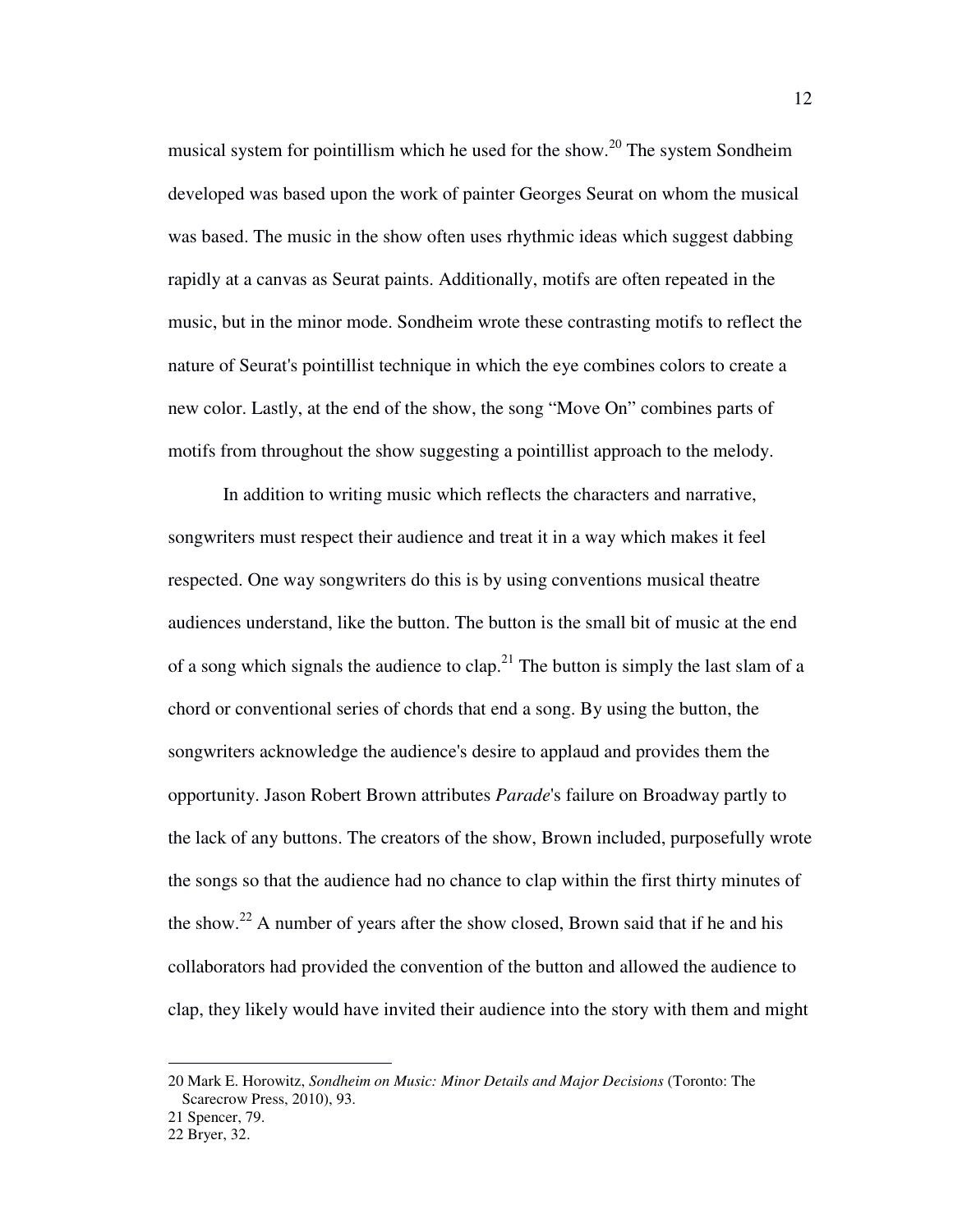have received a different response on Broadway.

 Musical theatre, like any other creative medium, has specific principles of craft which a writer must know. The unique craft of writing the dialogue, lyrics, and music for a musical are derived primarily from the book. Every aspect of how a show is written must be done in service to the story being told. The book must create a character-driven story with conflict to push the narrative forward. The songs in a show must fit the appropriate category, placement, and dramatic function in order to tell the story. The lyrics must be clear and feel natural so that the audience can understand what is being sung. The music must be understandable, relate to the story being told, and respect conventions the audience expects when they come to see a show. As Sondheim learned when he was only fifteen, writing good musical theatre requires a knowledge of the craft and principles of writing a show. These unique principles are derived from the need to tell the story provided by the book. The book is the foundational element from which all dialogue, songs, lyrics, and music are conceived.